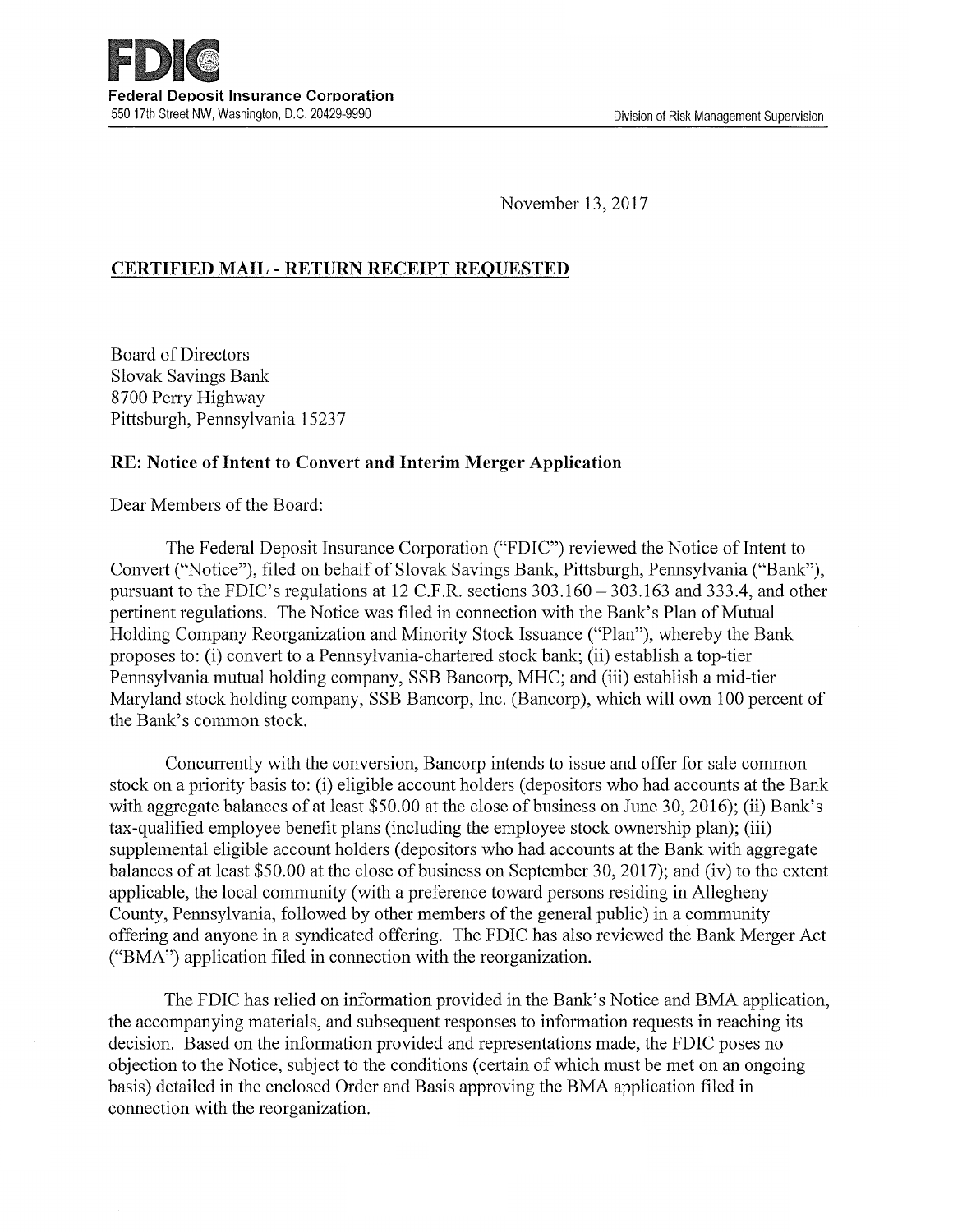Please provide documentation to the FDIC New York Regional Office (NYRO) to support satisfaction of the conditions in the Order and Basis. Also, please notify the NYRO in writing when the proposed transactions have been consummated. Should you have any questions, contact Case Manager Richard A. Smus at (917) 320-2559.

If an extension of the time limit in the Order and Basis is required, a letter requesting a specific extension of the limitation, and the reasons for the extension, should be submitted to Regional Director John F. Vogel at 350 Fifth Avenue, Suite 1200, New York, New York 10118.

Sincerely,

# **/s/**

James C. Watkins Sehior Deputy Director

cc: J. Daniel Moon, IV President and Chief Executive Officer Slovak Savings Bank 8700 Perry Highway Pittsburgh, Pennsylvania 15237

Victor L. Cangelosi, Esq. Luse Gorman, PC 5335 Wisconsin Avenue, N.W. Suite 780 Washington, D.C. 20015-2035

Joseph A. Moretz Manager -Corporate Applications Division Commonwealth of Pennsylvania Department of Banking and Securities Market Square Plaza 17 North Second Street, Suite 1300 Harrisburg, Pennsylvania 17101

Thomas A. Hendricks, JD Senior Examiner, Applications and Enforcement Section Federal Reserve Bank of Cleveland 1455 East Sixth Street, P.O. Box 6387 Cleveland, Ohio 44141-1387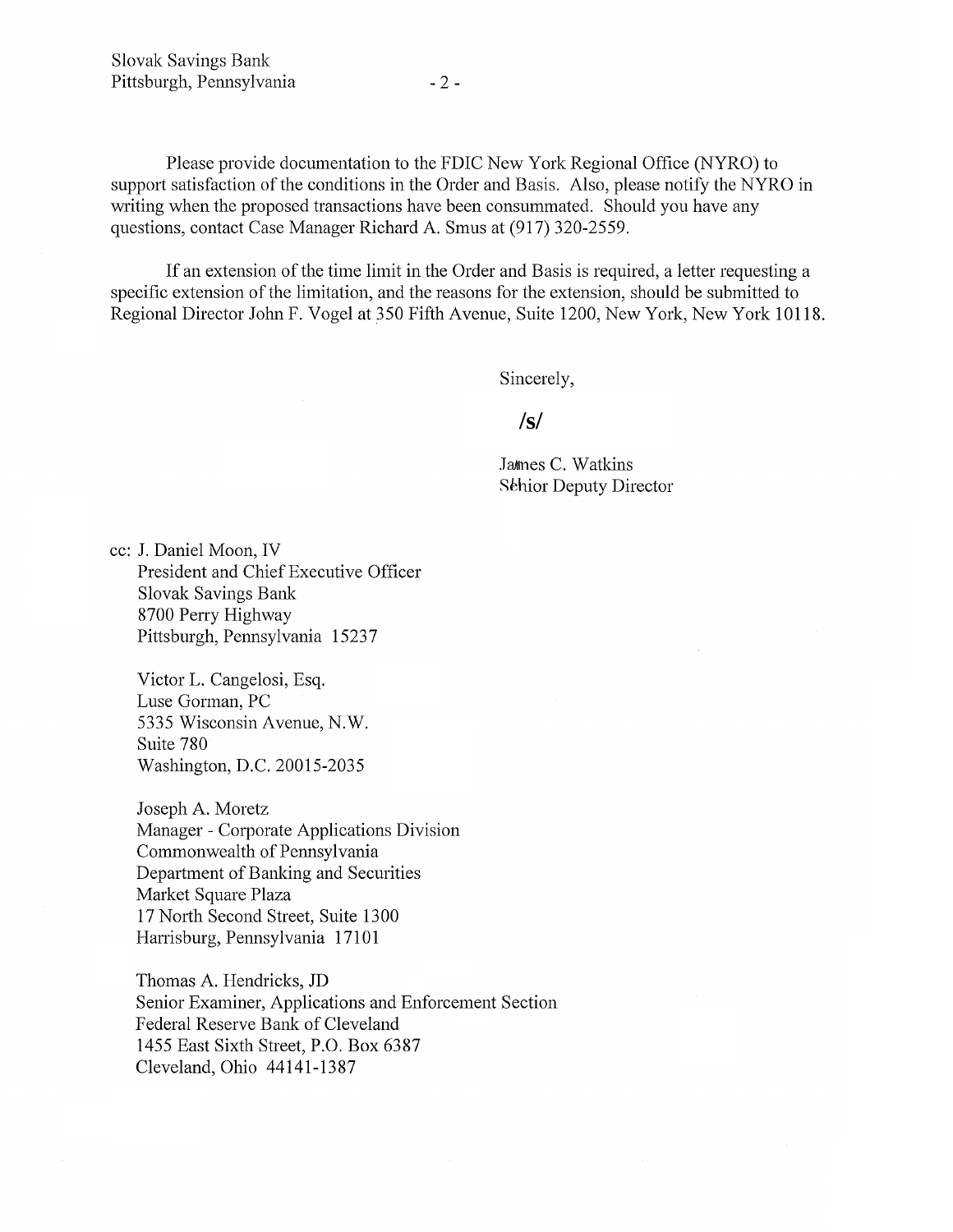#### FEDERAL DEPOSIT INSURANCE CORPORATION

Slovak Savings Bank Pittsburgh, Allegheny County, Pennsylvania

Application for Consent to Merge

#### ORDER AND BASIS FOR CORPORATION APPROVAL

Pursuant to Section 18(c) of the Federal Deposit Insurance ("FDI") Act, Slovak Savings Bank ("Mutual Bank"), Pittsburgh, Pennsylvania, currently a state-chartered, mutually-owned Deposit Insurance Fund ("DIF") member with total assets of \$158,313,000 and total deposits of \$119,319,000 as of September 30, 2017, filed an application ("Application") for the FDIC's consent to merge with SSB Interim II, Pittsburgh, Pennsylvania, a proposed new interim statechartered stock savings bank. The Application was filed in conjunction with a Notice of Intent to Convert ("Notice") pursuant to the FDIC's regulations at 12 C.F.R. sections 303.160 — 303.163 and 333.4, and other pertinent regulations.

The proposed transaction is to effect the Mutual Bank's reorganization pursuant to the Mutual Bank's Plan of Mutual Holding Company Reorganization and Minority Stock Issuance (the "Plan"), which, solely to facilitate such an undertaking, provides for the following:

- (i) Mutual Bank will organize a Pennsylvania-chartered interim stock savings bank as a wholly owned subsidiary ("SSB Interim I");
- (ii) SSB Interim I will organize a Pennsylvania-chartered interim stock savings bank as a wholly owned subsidiary ("SSB Interim II");
- (iii) SSB Interim I will organize a Maryland stock corporation to be known as SSB Bancorp, Inc. ("Stock Holding Company") as a wholly-owned subsidiary;
- (iv) Mutual Bank will convert to stock form by exchanging its mutual savings bank charter for a stock savings bank charter ("Bank") and thereby become the Bank and will transfer all of its assets and liabilities to the Bank as successor to the Bank, and SSB Interim I will become the wholly-owned subsidiary of the Bank;
- (v) The shares of common stock of SSB Interim I will be cancelled, and SSB Interim I will exchange its articles of incorporation for Pennsylvania mutual holding company articles of incorporation to become Mutual Holding Company (a Pennsylvania-chartered mutual holding company to be known as SSB Bancorp, MHC);
- (vi) Simultaneously with steps (iv) and (v), SSB Interim II will merge with and into the Bank ("Interim Merger"), with the Bank as the resulting subsidiary of Mutual Holding Company, and all of the initially issued stock of the Bank will be transferred to Mutual Holding Company in exchange for liquidation interests in Mutual Holding Company; and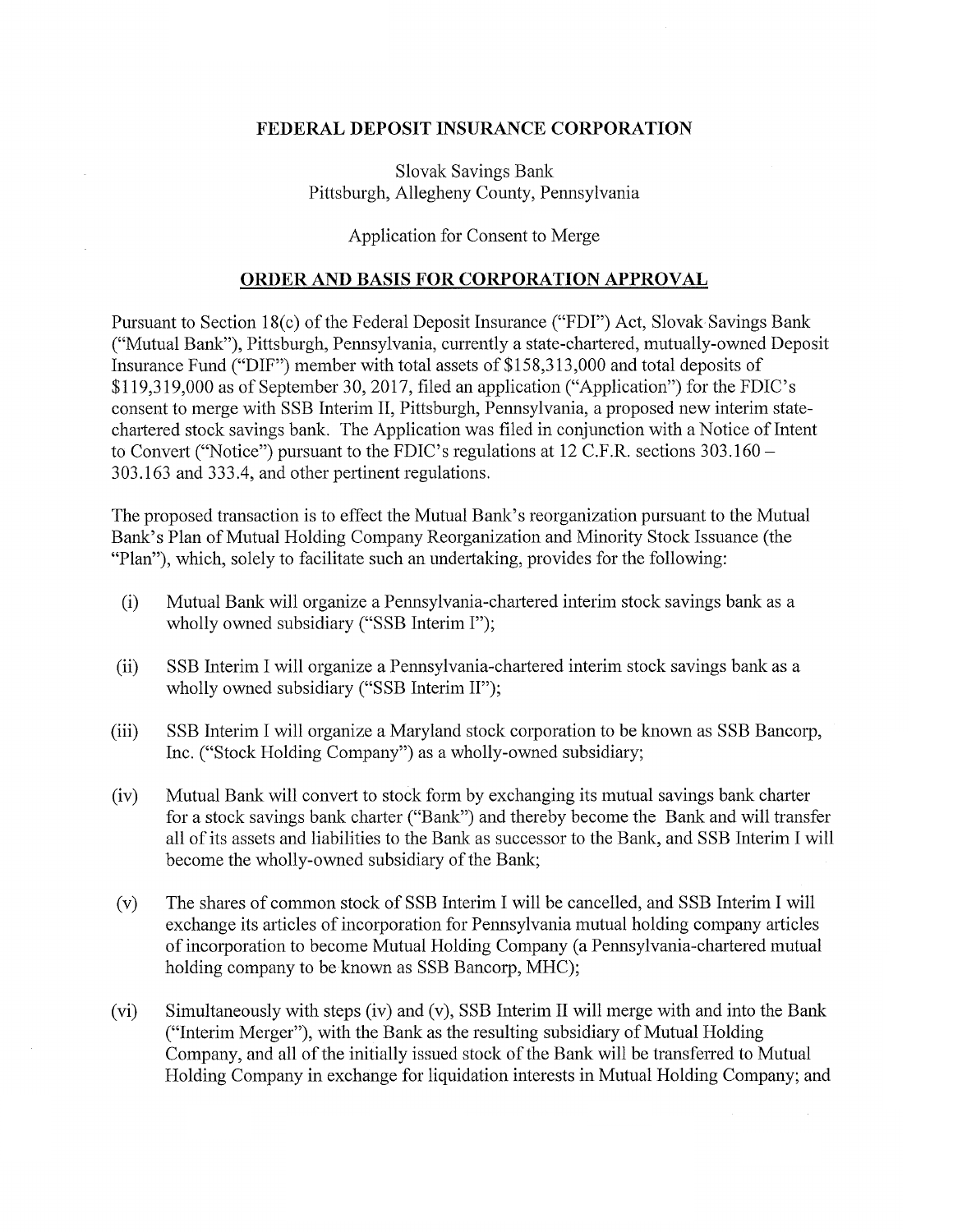(vii) The Mutual Holding Company will contribute the capital stock of the Bank to the Stock Holding Company, and the Bank will become awholly-owned subsidiary of the Stock Holding Company.

Upon consummation of the proposed transaction, the deposits of the Bank will be insured by the DIF. The Bank will be a stock bank that is wholly owned by SSB Bancorp, Inc., which in turn is majority-owned by SSB Bancorp, MHC.

Following the consummation of the proposed transaction, the Bank will operate the same banking business with the same management at the same locations now being served by the Bank, including its main office at 2470 California Avenue, Pittsburgh, Pennsylvania. The proposed transaction will not alter the competitive structure of banking in the market served by the Bank.

Notice of the proposed transaction, in a form approved by the FDIC, has been published pursuant to the FDI Act. A review of available information, including the Community Reinvestment Act (CRA) Statement of the proponent, disclosed no inconsistencies with the purposes of the CRA. The Bank is expected to meet the credit needs of its community, consistent with the safe and sound operation of the institution.

In connection with the Application, the FDIC has taken into consideration the financial and managerial resources and future prospects of the proponent bank and the resultant bank, the convenience and needs of the community to be served, and the effect of the proposed transaction on competition. The FDIC has also taken into consideration the effectiveness of the insured depository institution involved in the proposed merger transaction in combating moneylaundering activities, and the risk posed by the transaction to the stability of the U.S. banking or financial system.

Having found favorably on all statutory factors, the FDIC hereby approves the Application, subject to the following conditions, some of which are continuing in nature:

- 1. The Bank shall provide written evidence that the Plan was approved by the affirmative vote of at least a majority of the votes eligible to be cast by the Bank's depositors at a special meeting.
- 2. The Bank shall provide written evidence that all necessary final approvals regarding the proposed transactions have been obtained from the appropriate Federal and state authorities.
- 3. Except for the issuance of the Bank's stock to SSB Bancorp, MHC and the contribution of that stock to SSB Bancorp, Inc., no shares of the Bank's stock shall be sold, transferred, or otherwise disposed of, to any person (including any Employee Stock Ownership Plan) unless prior notice is provided to, and non-objection is received from, the FDIC New York Regional Director.
- 4. Prior to a sale, transfer or other disposition of any shares of SSB Bancorp, Inc. by SSB Bancorp, MHC, to any person (including any Employee Stock Ownership Plan) or a conversion of SSB Bancorp, MHC, to stock form, the Bank shall provide written notification to the FDIC New York Regional Director and provide the FDIC with copies of all documents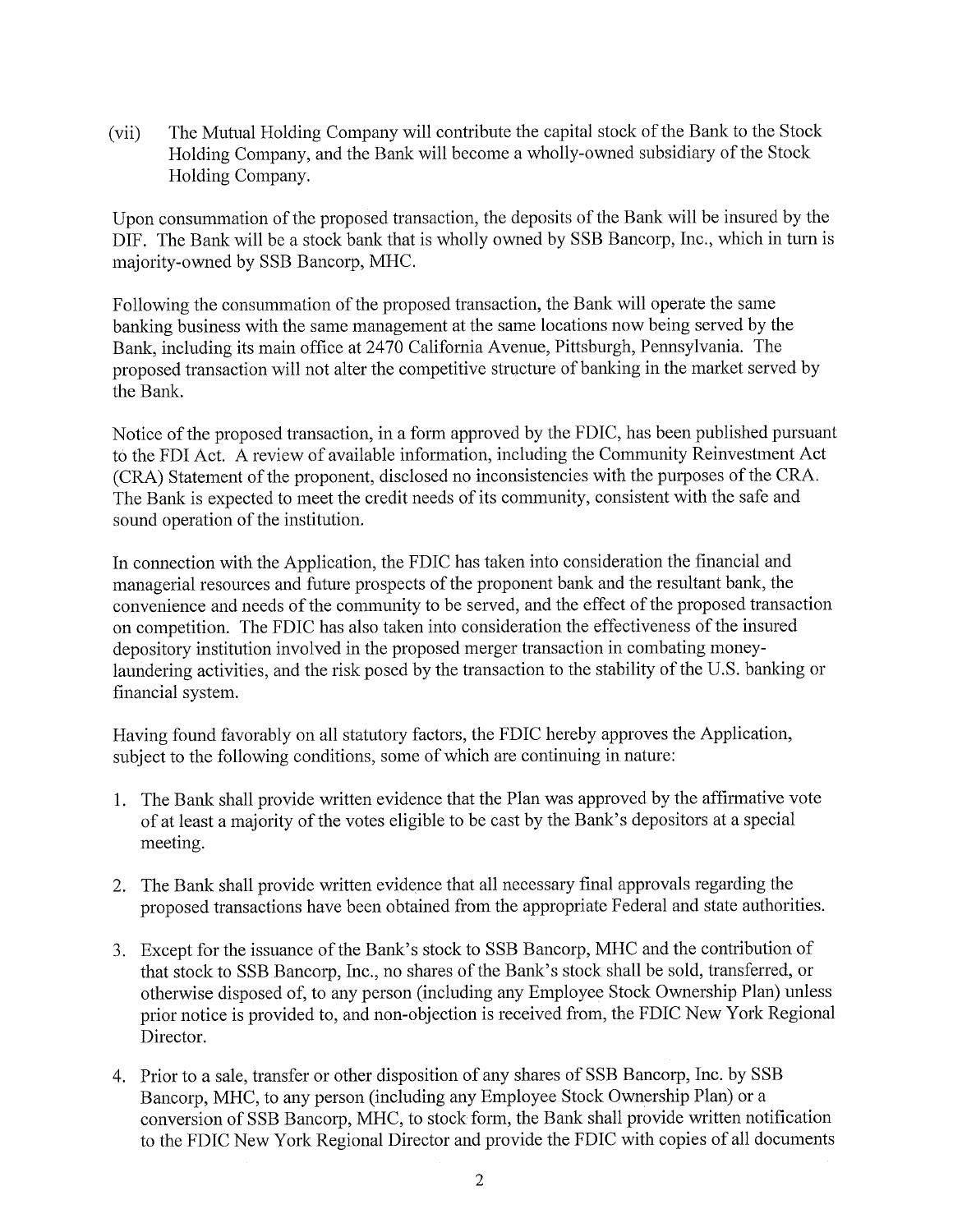filed with the state and Federal banking and/or securities regulators in connection with any sale, transfer, disposition, or conversion.

- 5. Any change in proposed senior executive officers or the board of trustees, prior to the consummation of the proposed transactions, will render this approval null and void unless the Bank provides written notice to, and receives written non-objection from, the FDIC New York Regional Director prior to the consummation of the proposed transactions.
- 6. The Bank shall separate the Chief Executive Officer and Chief Financial Officer ("CFO") positions and create an independent CFO position. The Bank's Board of Trustees must approve the description of the new CFO position and a plan outlining the steps the Board and management will take to ensure that: (i) the CFO responsibilities are appropriately performed during any transition period; (ii) the CFO duties are transferred to a qualified individual during any transition period and on a permanent basis; and (iii) the Board and management will properly evaluate the performance and qualifications of any individual selected as the CFO. The Bank shall fill the independent CFO position and transfer all current CFO duties to the new CFO position within nine months of the date of this approval. The Bank shall provide the New York Regional Director with a copy of the Bank's plan.
- 7. During the three year period after the close of the proposed transaction, the Bank shall operate within the parameters set forth in the Business Plan submitted with the Notice (Business Plan) and must provide at least 60 days prior written notice to and receive written non-objection from the FDIC New York Regional Director prior to implementing any proposed material deviation or material change from the Business Plan (including, but not limited to, any merger, acquisition or business combination) involving the Bank.
- 8. The Bank will provide at least 60 days prior written notice to and obtain written nonobjection from the FDIC New York Regional Director prior to implementing any policy or executing any agreement relating to the allocation and sharing of costs with the Bank.
- 9. The Bank's conversion into a stock bank and merger with the interim bank shall only be consummated on the same date as the consummation of all of the other steps of the Plan, as proposed in the Notice and Application submitted to the FDIC.
- 10. The Bank shall submit copies of all final disclosure materials to the FDIC's Division of Risk Management Supervision, Accounting and Securities Disclosure Section, 550 17th Street, N.W., Washington, D.C. 20429.
- 11. The Bank shall advise the FDIC of the results of the conversion offering (and the community offering and syndicated offering, as applicable), and deliver an updated appraisal that:
	- a. Takes the results of the conversion offering into account,
	- b. Discusses any material events or changes during the subscription period, and
	- c. Explains any securities purchase orders that may have been rejected.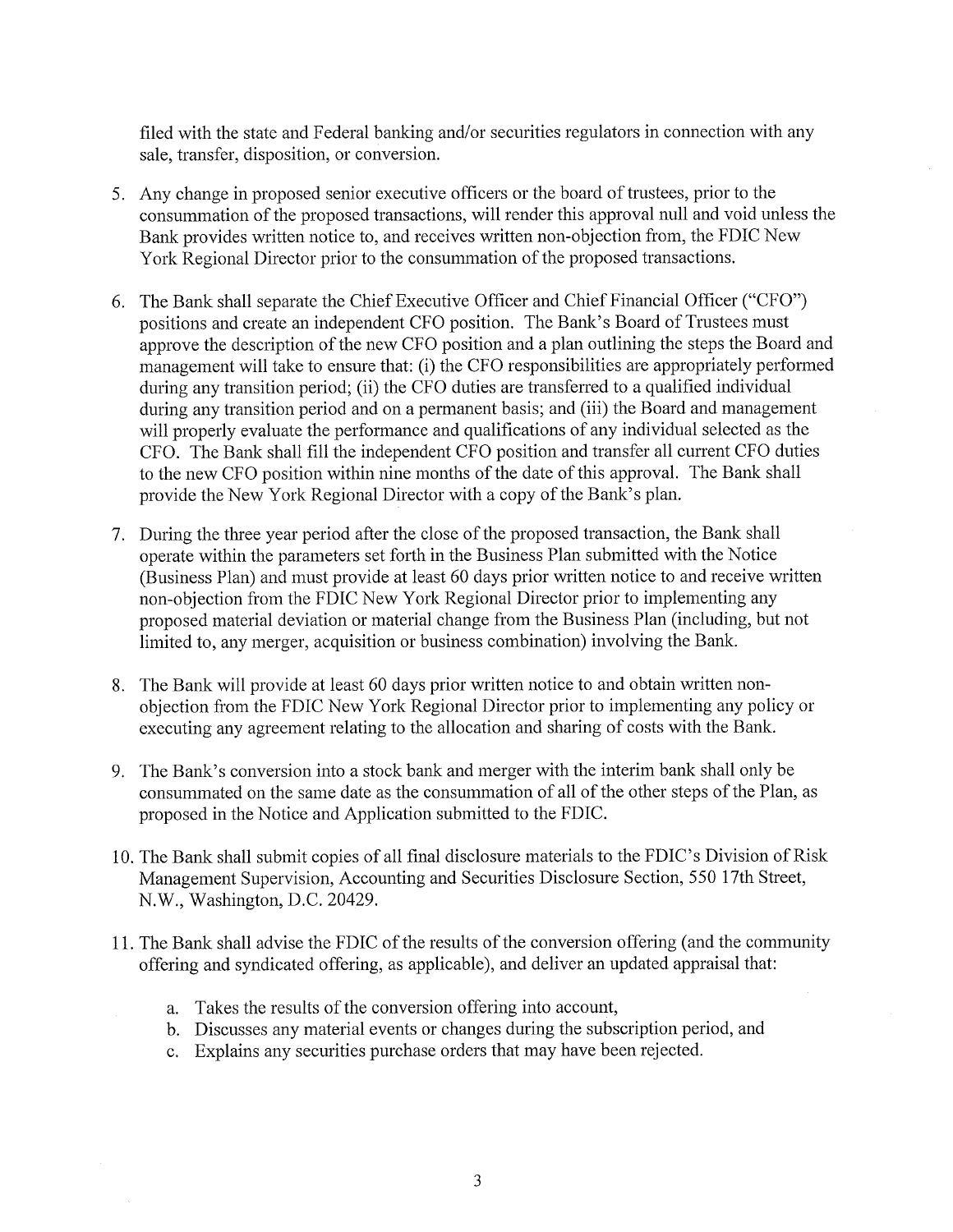- 12. During the three-year period after the close of the conversion offering, the Bank shall not make any distributions of capital to SSB Bancorp, Inc., including cash dividends or any other retirement or return of capital, except in accordance with applicable laws and regulations, without obtaining the prior written approval of the FDIC New York Regional Director, if such action would cause the Bank's leverage and total capital ratios to fall below 8.0 percent and 12.0 percent, respectively.
- 13. During the one-year period after the close of the conversion offering, SSB Bancorp, Inc. will not make any distributions of capital to shareholders, including cash dividends or any other retirement or return of capital, except with the written approval of the Federal Reserve Bank of Cleveland.
- 14. During the one-year period after the close of the conversion offering, the Bank shall provide at least 60 days prior written notice to the FDIC New York Regional Director of any repurchase of shares and include copies of all documents filed with other regulators.
- 15. During the three-year period after the close of the conversion offering, shares issued to directors and executive officers ("insiders") in the conversion offering are restricted from resale without the prior written approval of the FDIC New York Regional Director, except that: (1) in the event of the death of an insider, the successor in interest may sell the shares; (2) if the insider is no longer employed by or a trustee or director of the Bank or SSB Bancorp, Inc., he or she may sell the shares; and (3) the insider may transfer the shares to his or her lineal descendant(s) or spouse, or into a trust or retirement vehicle for the benefit of the insider or such descendants and spouse.
- 16. During the three-year period after the close of the conversion offering, the Bank and SSB Bancorp, Inc. shall ensure that any stock option or recognition and retention plan (collectively, "Stock Benefit Plans") established or maintained during such period shall include provisions that comport with the following:
	- a. The duration of rights granted under the Stock Benefit Plans must be limited, and in no event shall the exercise period exceed ten years;
	- b. In accordance with applicable regulations and in order to encourage the recipient to remain involved in the Bank, if the Stock Benefit Plans are adopted by shareholders within the first year after the close of the conversion offering, the stock rights must vest on an equal basis over a period of not less than five years. If the Stock Benefit Plans are adopted more than one year but less than three years after the close of the conversion offering, the stock rights must vest on an equal basis over a period of not less than three years following establishment of the Stock Benefit Plans;
	- c. Stock rights granted must not be transferable by Stock Benefit Plan participants;
	- d. The exercise price of stock rights must not be less than the fair market value of the stock at the time that the rights are granted;
	- e. Stock rights granted under the Stock Benefit Plans must be exercised or expire within a reasonable time after termination or separation as an active officer, employee, or director; and